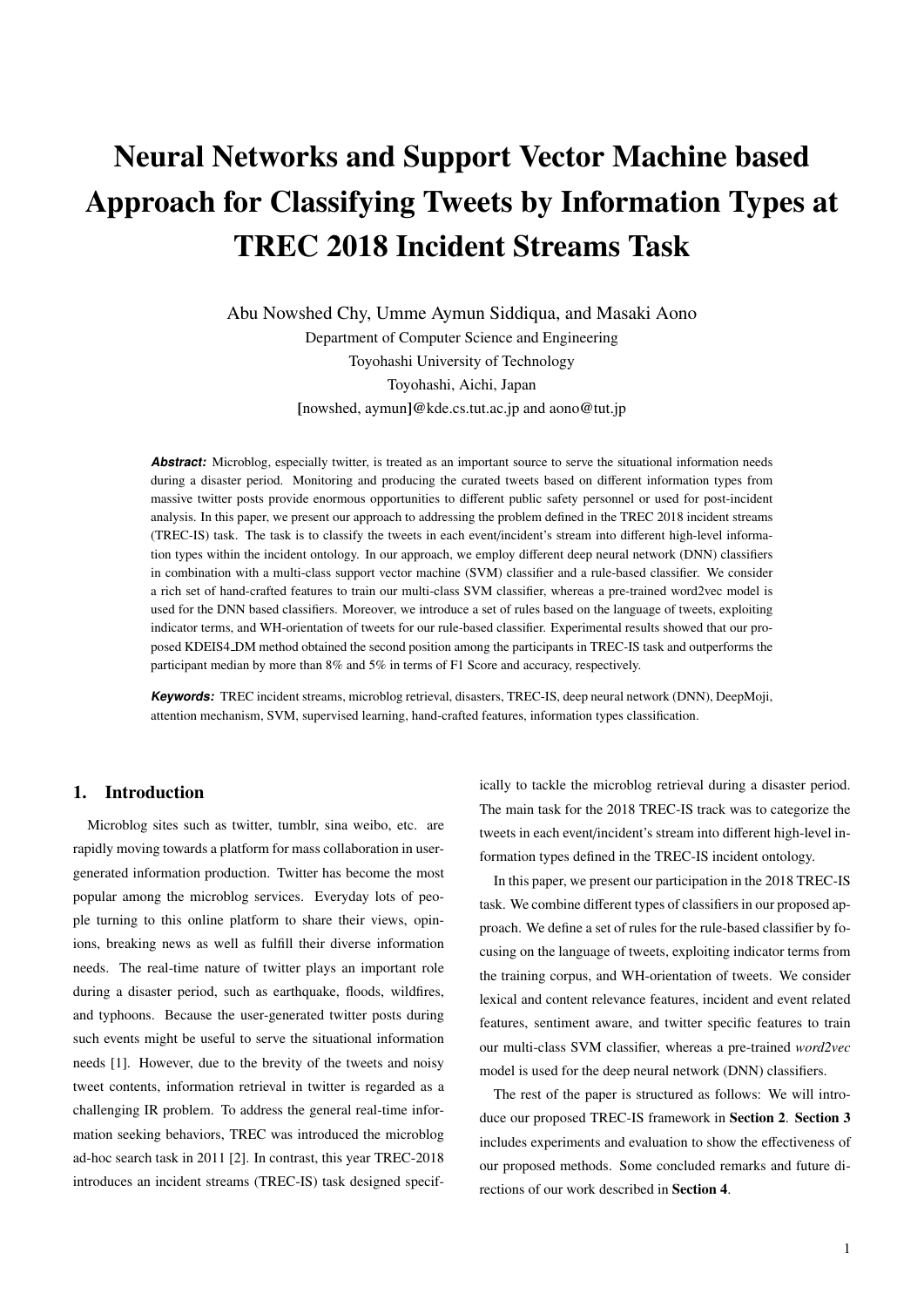

Fig. 1 Proposed TREC incident streams (TREC-IS) framework.

# 2. Proposed TREC-IS Framework

In this section, we describe the details of our proposed framework. Given a query related to an event/incident and a set of tweets, the goal of our proposed system is to categorize the tweet into the different high-level information types. The overview of our proposed framework depicted in Fig. 1.

At first, our system fetches a query and the corresponding tweet set as a single batch and indexed them for further processing. In the data preprocessing stage, we perform the tokenization, lexical normalization to the tokenized words, stop-word removal, special character removal, and hashtag segmentation. Next, our proposed rule-based classifier is applied to classify the tweets into the corresponding high-level information types. For the tweets that are not classified by the rule-based classifier, we consider the combined weighted prediction score from multi-class support vector machine (SVM) classifier and several deep neural network (DNN) classifiers. SVM classifier is trained with our extracted features. We extract several effective features broadly grouped into four different categories, including lexical and content relevance features, incident and event related features, sentiment aware features, and twitter specific features. For extracting sentiment aware features, we construct strong sentiment lexicons by combining several publicly available sentiment lexicons. To scale the feature values, we make use of the *Min-Max* normalization technique. For DNN based classifiers, a pre-trained *word2vec* model is applied. Tweets are labeled to the information type that

gets the highest prediction score. Results of both the rule-based classifier and the ensemble of SVM and DNN classifiers are then combined and the set of labeled tweets return to the user.

## 2.1 Data Preprocessing

Data preprocessing stage is initiated with tokenization. As tweets are informal user generated contents, people use lots of non-English characters and symbols in tweets. Since meaningful English words do not contain these characters, we remove these characters from tweets. Moreover, the short length constraint of the tweet makes characters expensive. To overcome this constraint, people are utilizing twitter specific syntaxes such as #hashtag to express their thoughts concisely. For #hashtag removal, we segment each #hashtag by using a hashtag segmentation technique similar to Siddiqua et al. [3] and replaced the hashtag with the segmented words.

Moreover, tweets often contain non-standard word forms and domain-specific entities. For example, people usually use "earthquakeeeee" instead of "earthquake," "addiquate" instead of "adequate," "appt" instead of "appointment," etc. We utilized two lexical normalization dictionaries collected from [4] and [5] to normalize such non-standard words into their canonical forms. In incident streams task, stopwords play a negative role because they do not carry any incident-oriented information and may actually damage the performance of the classifiers. For stopword removal, we applied the Indri's standard stoplist<sup>\*1</sup>.

<sup>\*1</sup> https://www.lemurproject.org/stopwords/stoplist.dft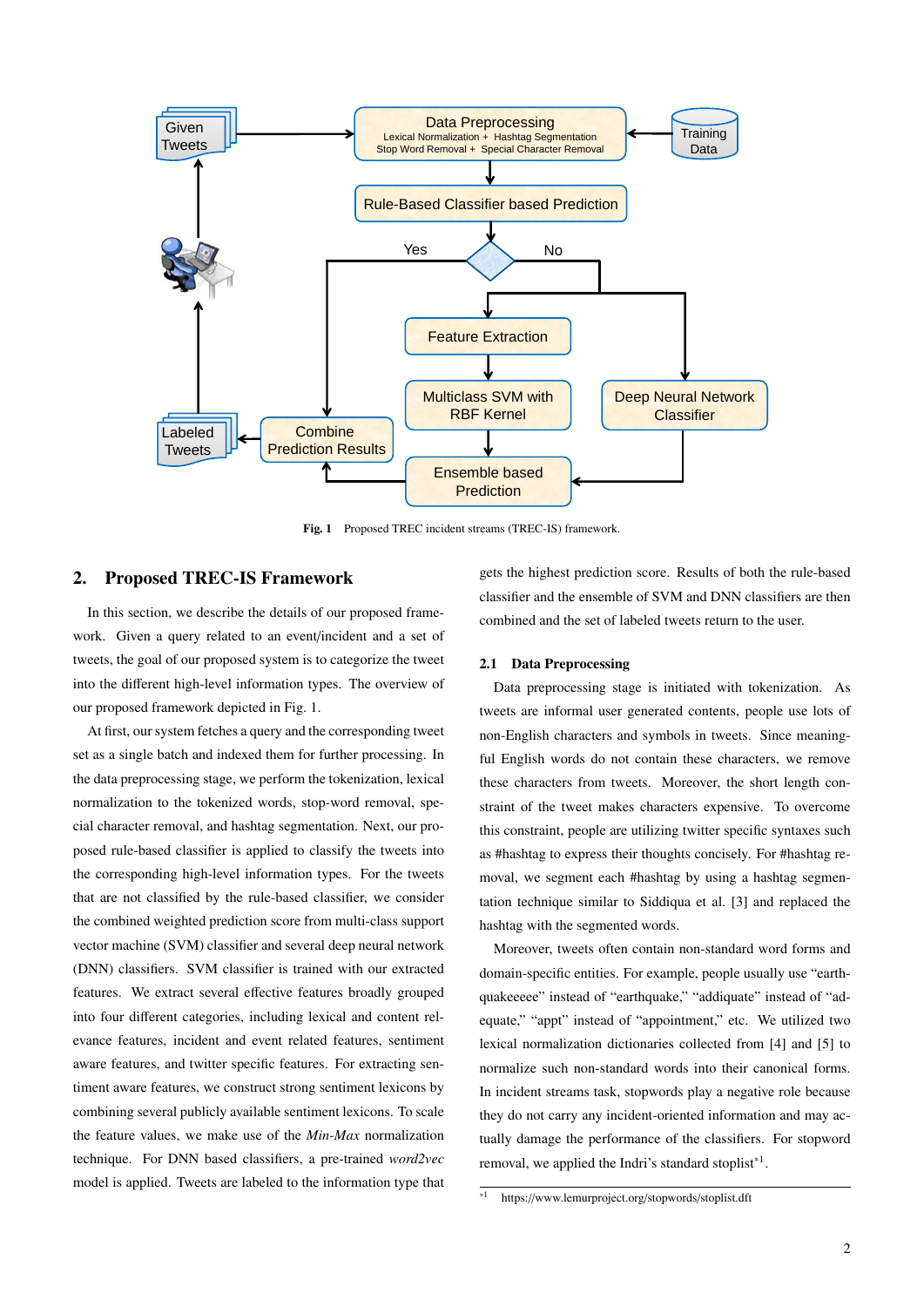| Feature Type                               | <b>Feature Name</b>                                                                                                                                                                                                                                                                                                                                                                                                                                                                                                                                                                           |  |  |  |  |
|--------------------------------------------|-----------------------------------------------------------------------------------------------------------------------------------------------------------------------------------------------------------------------------------------------------------------------------------------------------------------------------------------------------------------------------------------------------------------------------------------------------------------------------------------------------------------------------------------------------------------------------------------------|--|--|--|--|
| Lexical and Content Relevance Features     | TF-IDF [6] similarity score between an incident query and a tweet.<br>(1)<br>(2)<br>Okapi BM25 [7] similarity score between an incident query and a tweet.<br>Language model with Dirichlet smoothing [8] score between an incident<br>(3)<br>query and a tweet.<br>(4)<br>Tweet Length Feature: Number of words available in a tweet.<br>(5)<br>Average Word Length Feature: Average length of the words available in a<br>tweet.                                                                                                                                                            |  |  |  |  |
| <b>Incident and Event Related Features</b> | Location Count Feature: Number of locations name available in a tweet.<br>(1)<br>(2)<br>Organization Count Feature: Number of organizations name available in<br>a tweet.<br>Person Count Feature: Number of person information available in a tweet.<br>(3)<br>Noun Count Feature: Number of noun POS available in a tweet.<br>(4)<br>(5)<br>Phone Number Count Feature: Number of phone number available in a<br>tweet.<br>Known Already Count Feature: Number of previously posted tweets that<br>(6)<br>are closely matched (based on Cosine Similarity) with the corresponding<br>tweet. |  |  |  |  |
| <b>Sentiment Aware Features</b>            | Sentiment Polarity Feature: A binary feature that is assigned to 1 if a tweet<br>(1)<br>has the positive or negative sentiment polarity and 0 otherwise.<br>Positive Word Count Feature: Number of positive words available in a<br>(2)<br>tweet based on the lexicon.<br>Negative Word Count Feature: Number of negative words available in a<br>(3)<br>tweet based on the lexicon.<br>Emoticon Count Feature: Number of emoticons available in a tweet.<br>(4)                                                                                                                              |  |  |  |  |
| <b>Twitter Specific Features</b>           | Hashtag Feature: A binary feature that is assigned to 1 if a tweet contains<br>(1)<br>a hashtag and 0 otherwise.<br>(2)<br>Hashtag Count Feature: Number of hashtags available in a tweet.<br>URL Feature: A binary feature that is assigned to 1 if a tweet contains a<br>(3)<br>URL and 0 otherwise.<br>Retweet Feature: A binary feature that is assigned to 1 if a tweet is a<br>(4)<br>retweet of the other tweet and 0 otherwise.                                                                                                                                                       |  |  |  |  |
| Total                                      | 19 Features                                                                                                                                                                                                                                                                                                                                                                                                                                                                                                                                                                                   |  |  |  |  |

Table 1 List of features used in this work.

## 2.2 Feature Extraction

In our proposed framework, we extract a set of 19 features broadly grouped into 4 different categories, including lexical and content relevance features, incident and event related features, sentiment aware features, and twitter specific features. The feature extraction processes are described in Table 1.

The first 3 lexical and content relevance features are used to estimate the similarity between a given incident query and a tweet. In this regard, we generate the incident query by combining the query title and narrative and perform the minimal preprocessing as described in Section 2.1. We also extract 6 incident event related features that seem to be important during the disaster situation. We utilize the Stanford named entity recognizer (NER) tool [9] to extract the location count, organization count, and person count features. Along with this direction, a publicly available library is utilized to estimate the phone number count feature. We also use the CMU ARK POS tagger [10] to identify the noun POS of each tokenized word which is required to extract the noun count feature. To estimate the sentiment polarity of a tweet, we use a publicly available package SentiStrength [11]. We construct the positive and negative sentiment bearing word lexicons as described in [12]. We utilize these lexicons to estimate the lexicon based sentiment aware features. For emoticon count feature, we use a publicly available library to identify the emoticon. Other features are extracted as described in Table 1.

#### 2.3 Rule-Based Classifier

In a rule-based classifier, we usually construct a set of rules that determine a certain combination of patterns, which are most likely to be related to the different classes or information types. Each rule consists of an antecedent part and a consequent part. The antecedent part corresponds to the patterns and the consequent part corresponds to a class label. We can define a rule as follows:

$$
R_j
$$
: if  $x_1$  is  $A_{j1}$  and ....... $x_n$  is  $A_{jn}$   
then Class =  $C_j$ ,  $j = 1, ......., N$ 

where  $R_j$  is a rule label, *j* is a rule index,  $A_{j1}$  is an antecedent set,  $C_j$  is a consequent class, and *N* is the total number of rules.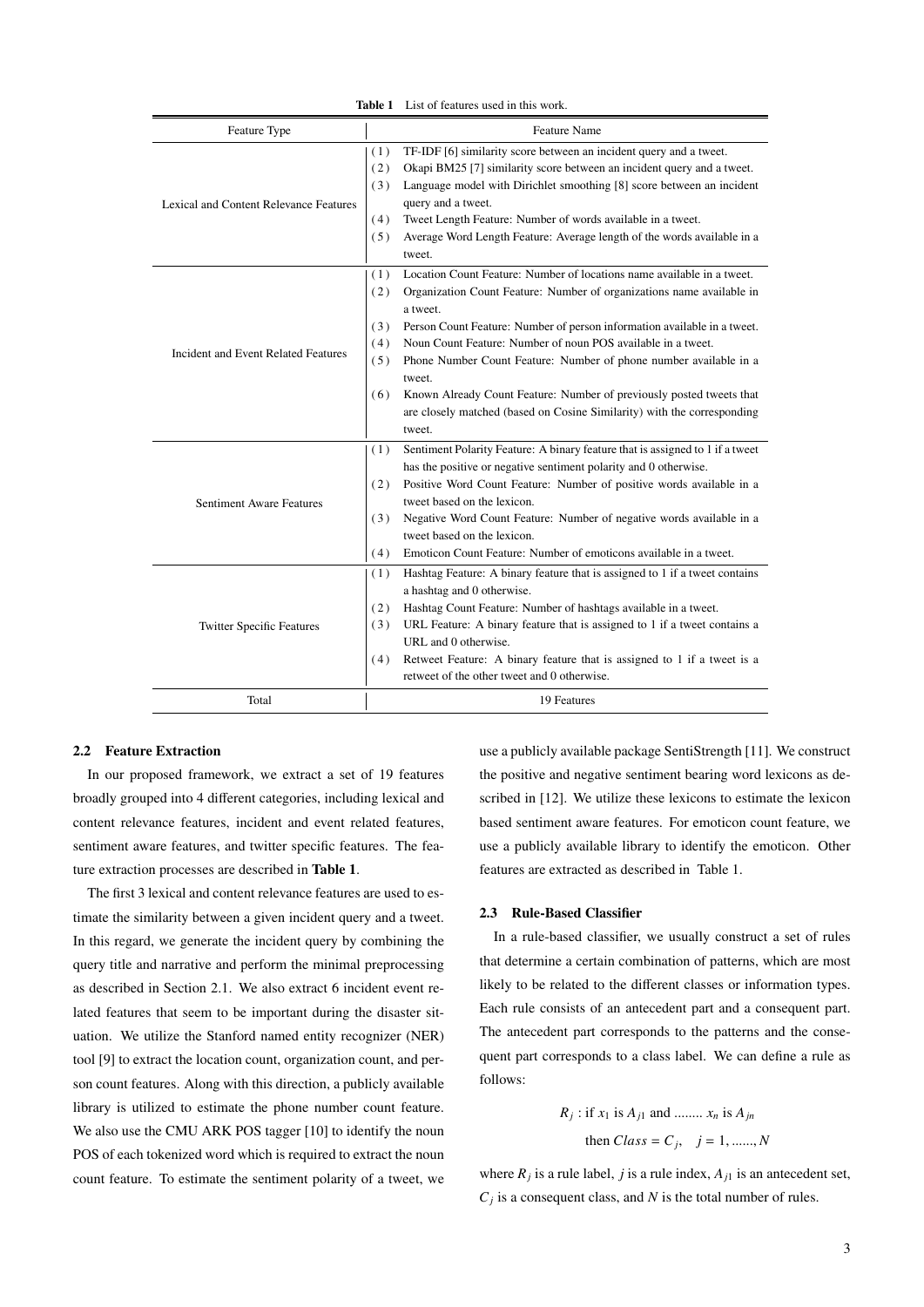Our unsupervised rule-based classifier casts the TREC incident streams (TREC-IS) task as a multi-class classification problem and labeled each tweet to the corresponding information types assigned by the rules. To achieve this, we define a set of rules based on the tweets language, indicator terms within tweets, and WH-orientation of the tweet. Descriptions of each set of rules are presented next.

#### 2.3.1 Language Related Rule

Even though twitter is a multilingual microblog service, we only consider English tweets as relevant in this research. Therefore, we define a rule based on the language of a tweet that is if the language of a tweet is not English, we classify the tweet as *Irrelevant* information type. To identify the non-English tweets from the given tweet set, we apply a language detection library\*2 in our system.

## 2.3.2 Indicator Terms based Rule

A tweet may contain some highly influential indicator terms related to a high-level information type which may useful to categorize the tweet into that information type. In this regard, we exploit the indicator terms given in the training data. We prepare two curated indicator terms lexicon based on the given indicator terms of several information types. One for the *MultimediaShare* category and other for the *Donations* category. If a tweet contains words from these lexicons, it is classified to the corresponding information type. The priority of the information type is determined by the number of lexicon words available in the tweet.

# 2.3.3 WH-Orientation based Rule

Since people usually use WH sentence to know more about the incident, we use the regular expression to identify the WHorientation of a tweet and categorize the tweet into the *InformationWanted* information type.

#### 2.4 An Ensemble of Learning Approach

#### 2.4.1 Support Vector Machine (SVM) Classifier

We use the *SVMmulticlass* with RBF kernel from [13]. It uses the multi-class formulation described in [14]. For a training set  $(x_1, y_1)$ ... $(x_n, y_n)$  with labels  $y_i$  in [1.*k*], it finds the solution of the following optimization problem during training:

$$
min1/2 \sum_{i=1..k} w_i * w_i + C/n \sum_{i=1..n} \xi_i
$$
  
s.t. for all y in [1..k]:  

$$
[x_1 * w_{yi}] > = [x_1 * w_y] + 100 * \Delta(y_i, y) - \xi_1
$$
  
........  
s.t. for all y in [1..k]:  

$$
[x_n * w_{yn}] > = [x_n * w_n] + 100 * \Delta(y_n, y) - \xi_n
$$



where *C* is the usual regularization parameter that trades off margin size and training error. We estimate the optimal value of *C* using cross-validation.  $\Delta(y_n, y)$  is the loss function that returns 0 if  $y_n$  equals y, and 1 otherwise. To solve this optimization problem, *SVMmulticlass* uses an algorithm based on structural SVMs. For the training, we use the features described in Section 2.2.

## 2.4.2 Deep Learning based Classifiers

Besides feature based multi-class SVM classifier, we employ the deep neural network (DNN) based classifier models because traditional bag-of-words based methods cannot perform well due to the curse of dimensionality and the loss of word order information. However, to train the deep learning models effectively, it is important to represent the tweets as meaningful features. To achieve this goal, we apply the CLSTM architecture inspired by the proposal of Zhou et al. [15].



Fig. 2 Convolutional long short-term memory (CLSTM) network.

In our CLSTM architecture as depicted in Fig. 2, the higher level representations of CNN are fed into the LSTM to learn long-term dependencies. The CNN is constructed on top of the pre-trained word vectors from *fastText* [16] to learn higher-level representations of n-grams. The feature maps of CNN are then organized as sequential window features to serve as the input of LSTM to learn sequential correlations from higher-level sequence representations. The LSTM transition functions are defined as follows:

$$
i_t = \sigma(W_i \cdot [h_{t-1}, x_t] + b_i)
$$
  
\n
$$
f_t = \sigma(W_f \cdot [h_{t-1}, x_t] + b_f)
$$
  
\n
$$
u_t = \phi(W_u \cdot [h_{t-1}, x_t] + b_u)
$$
  
\n
$$
c_t = f_t \odot c_{t-1} + i_t \odot u_t
$$
  
\n
$$
o_t = \sigma(W_o \cdot [h_{t-1}, x_t] + b_o)
$$
  
\n
$$
h_t = o_t \odot \tanh(c_t)
$$

where  $i_t$ ,  $f_t$ ,  $o_t$ ,  $u_t$ ,  $c_t$ , and  $h_t$  denote the input gate, forget gate,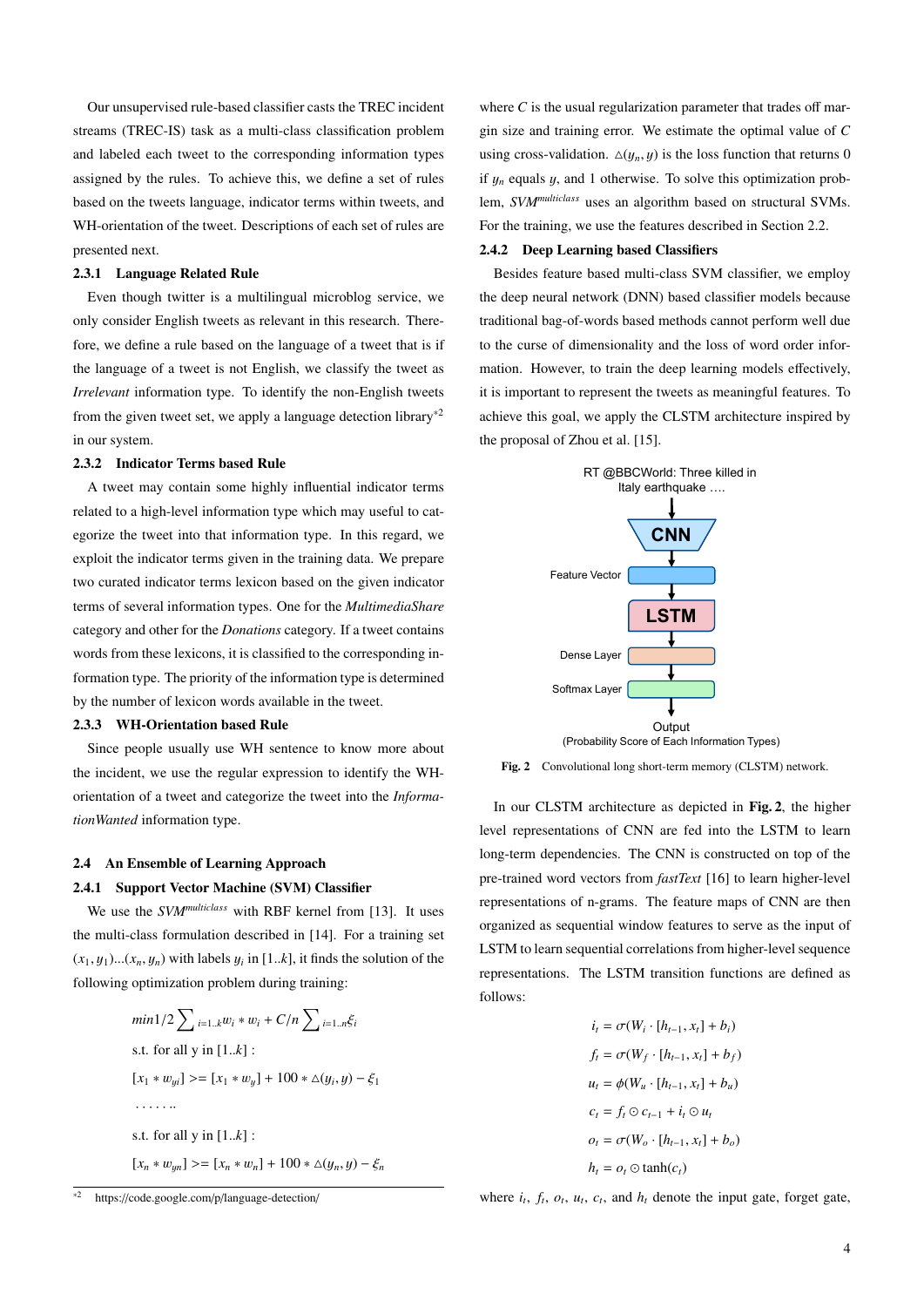output gate, cell input activation, the cell state, and the current hidden state, respectively, at the current time step *t*. The symbol  $\sigma$  is the logistic sigmoid function to set the gating values in [0, 1].  $\phi$  is the hyperbolic tangent activation function that has an output in  $[1, -1]$  and  $\odot$  is the element-wise multiplication.

At the last time step of LSTM, the output of the hidden state is regarded as the final tweet representation and passed to a fully connected softmax layer. The output of the softmax layer is the probability distribution over all the information types. To learn the model parameter, we utilize the stochastic gradient descent (SGD) and adopt the Adam optimizer [17].

However, unidirectional LSTM only preserves information of the past context. To understand the context better, bidirectional LSTM is used which runs forward and backward LSTM along with each input sequence and captures both past and future context. The basic idea of bidirectional LSTM is that the output at each time depends on the previous elements and the next elements in the sequence. In a bidirectional LSTM, two LSTMs are stacked on the top of each other. The one that processes the input in its original order and the other that processes the reversed input sequence. The output is then computed based on the hidden state of both LSTMs.

More recently, the attention mechanism has been introduced in the neural network models to mimic the human visual attention characteristic that is focused on a certain region of an image and adjusting the focal point over time. Rather than encoding the full source text, the attention mechanism allows the model to learn what to attend based on the input text.



Fig. 3 Attention based convolutional bidirectional LSTM (ACBLSTM) network.

In our ACBLSTM architecture as depicted in Fig. 3, the higher level representations of CNN are fed into the bidirectional LSTM

to learn long-term dependencies. In order to amplify the contribution of important elements in the final representation of bidirectional LSTM, we employ a recently introduced attention mechanism [18], [19] to aggregate all the hidden states according to their relative importance.

In addition, we utilize the stacked bidirectional LSTM instead of a single bidirectional LSTM in our ACSBLSTM architecture. Our stacked bidirectional LSTM is comprised of  $N = 15$  bidirectional LSTM layers, where each layer provides a sequence output to the next layer as depicted in Fig. 4.



Fig. 4 Attention based convolutional stacked bidirectional LSTM (ACS-BLSTM) network.

Next, we employ the state-of-the-art deep learning architecture DeepMoji (DM), proposed by Felbo et al. [20]. We train the DeepMoji architecture without loading the pre-trained weights. As depicted in Fig. 5, DeepMoji uses an embedding layer of 256 dimensions to project each word into a vector space. Two bidirectional LSTM layers with 1024 hidden units in each (512 in each direction) are applied to capture the context of each word. Finally, an attention layer takes all of these layers as input using skip-connections. The representation vector obtained from the attention layer is sent to the softmax layer for classification.

#### 2.5 Combining the Classifiers

After developing our proposed rule-based classifier and training the deep neural network (DNN) based classifiers and support vector machine (SVM) classifier, we combine them to classify the tweet into the high-level information type. At first, our rule-based classifier is applied to classify the tweet to the corresponding information type. Tweets that are not classified by the rule-based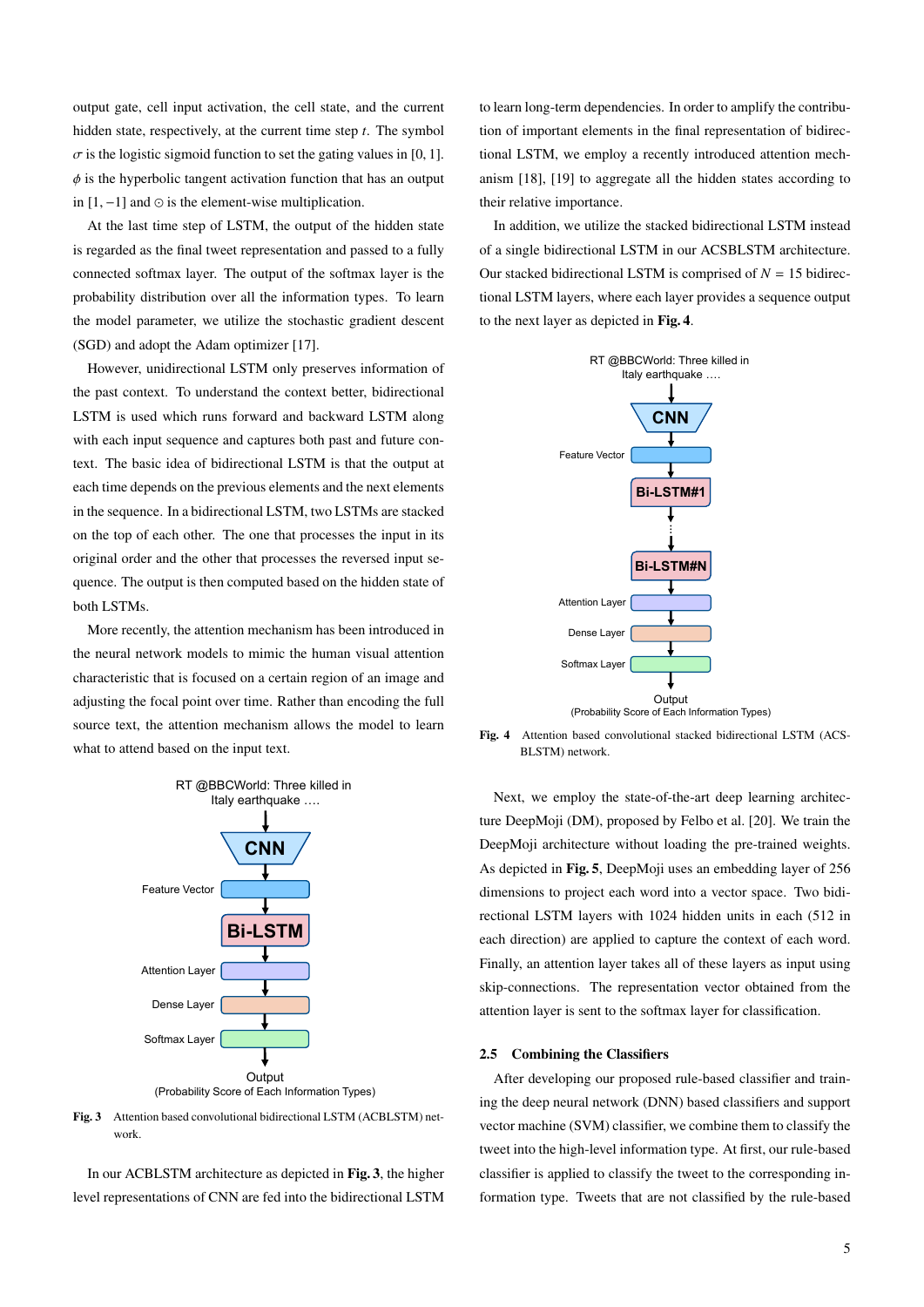

Fig. 5 DeepMoji (DM) network, where T is the tweet length and C is the number of classes.

classifier we consider the weighted ensemble based prediction from multi-class SVM classifier and several deep neural network models. The prediction score is computed using the following Equation 2.5.

$$
P(C_i|T) = \alpha \cdot P(CL_{DNN}|T) + (1 - \alpha) \cdot P(CL_{SVM}|T)
$$

where

 $C_i \in \{List\ of\ all\ high-level\ information\ types\}$  and  $CL_{DNN} \in \{CLSTM, ACBLSTM, ACSBLSTM, DM\}$ 

where, given a tweet  $T$ , the final relevance probability score  $P(C_i|T)$  is estimated based on the prediction score from a deep neural network model denoted as  $P(CL_{DNN}|T)$  and multi-class SVM classifier denoted as *P*(*CLSVM*|*T*). To select the optimal value for the anchoring parameter  $\alpha$ , we swept the parameter between {0.1, ...., <sup>0</sup>.9}. Information type that gets the highest probability score will be assigned to the label of the tweet.

# 3. Experiments and Evaluation

## 3.1 Dataset Collection

The TREC incident streams (TREC-IS) task at TREC-2018 provides a benchmark dataset to evaluate the performance of the proposed systems. The dataset contains 21 query topics along with the relevant tweets sampled from several disaster events such

as earthquake, typhoon, shooting, etc. Among the 21 query topics, the training set contains 6 query topics and the test set contains 15 query topics. The number of tweets in the training set is around 1300, whereas the number of tweets in the test set is around 20,000. The organizer also provides an ontology of information types, which contains 25 information types or class label broadly grouped into Request, Report, CallToAction, and Other.

#### 3.2 Evaluation Measures

To evaluate the performance of our proposed systems, we applied the evaluation measure used in the TREC-IS task. According to the benchmark of the 2018 TREC-IS task, participant systems were tasked to assign one most representative information type per-tweet. However, during the ground truth generation, the human assessors were allowed to select as many information types as appropriate for a single tweet. Therefore, to evaluate the performance of a TREC-IS system the organizer used two ways referred to as multi-type and any-type.

In the multi-type evaluation, the categorization performance per information type is estimated in a 1 vs. All manner. If both the system and human assessor selected the corresponding category then the system is considered to correctly categorize a tweet. Whereas, in the any-type evaluation, a system is considered to correctly categorize a tweet if it assigned any of the categories that the human assessor selected for that tweet. However, any-type evaluation criteria is used to estimate the overall performance of a 2018 TREC-IS system. Four standard evaluation metrics including precision, recall, F1 score, and accuracy were used in both the multi-type and any-type evaluation criteria.

#### 3.3 Results with Different Experimental Settings

We now evaluate the performance of our proposed methods in this section. We describe the experimental settings of each method and the summarized evaluation results were presented in Table 2.

At first, our rule-based classifier is applied to classify the tweet into corresponding information type and tweets that are not clas-

Table 2 Performance (Precision, Recall, F1 Score, and Accuracy; higher is better) and priority estimation error (mean squared error; lower is better) on TREC-IS 2018 test set for various experimental settings. The best results are highlighted in boldface.

| Method<br>KDEIS1 CLSTM | Multi-type (Macro) |        |          | Any-type (Micro) |           |        |          | Priority |                     |
|------------------------|--------------------|--------|----------|------------------|-----------|--------|----------|----------|---------------------|
|                        | Precision          | Recall | F1 Score | Accuracy         | Precision | Recall | F1 Score | Accuracy | Estimation<br>Error |
|                        | 0.1388             | 0.0607 | 0.0620   | 0.8929           | 0.2575    | 0.9783 | 0.4077   | 0.2580   | 0.0842              |
| KDEIS2_ACBLSTM         | 0.1512             | 0.0689 | 0.0703   | 0.8890           | 0.2089    | 0.9734 | 0.3440   | 0.2098   | 0.0842              |
| KDEIS3 ACSBLSTM        | 0.1209             | 0.0577 | 0.0482   | 0.8933           | 0.2630    | 0.9788 | 0.4147   | 0.2635   | 0.0842              |
| KDEIS4_DM              | 0.1482             | 0.0708 | 0.0734   | 0.9035           | 0.3914    | 0.9856 | 0.5603   | 0.3908   | 0.0842              |
| Participant Median     | 0.1827             | 0.0784 | 0.0825   | 0.8993           | 0.3978    | 0.6164 | 0.4775   | 0.3385   | 0.0933              |